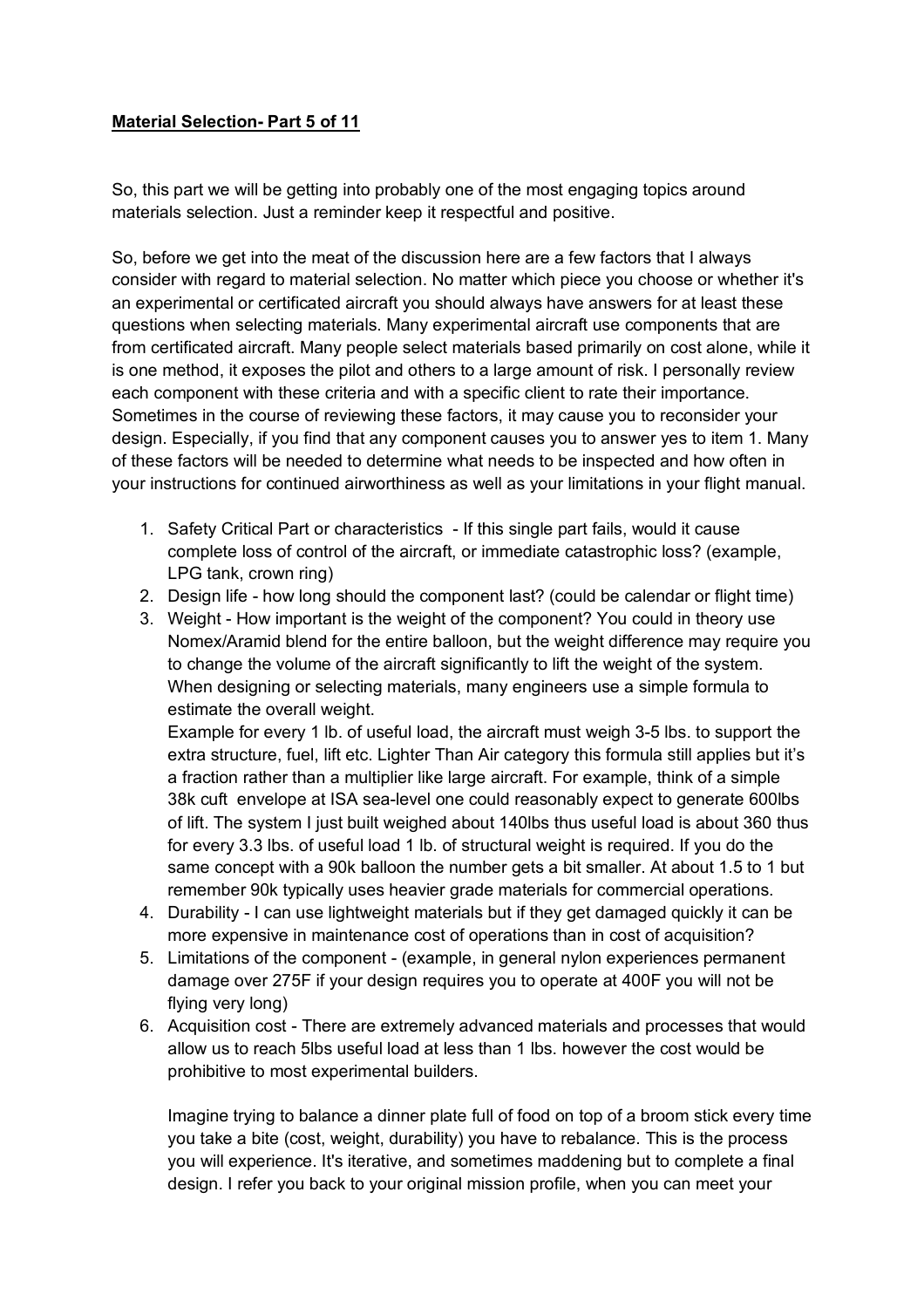mission requirement at a safety factor, cost, and design life that you can accept. Lock the design and move forward. But if you have not made decisions on your flight missions your design and materials selection will continue spinning out of control.

## Fabric

Weight, when you hear 1.4oz 0.9oz or 45gsm what they are referring to is the actual weight of the fabric in ounces or grams per square yard or meter. This will play a very big role in the overall weight, durability, and life of your system. Some folks want hyperlight systems that the entire weight is less than 50 lbs. It's possible, but comes at a sacrifice of durability, cost and sometimes life of the system.

Coating, any woven fabric has a basic porosity that allows fluids (liquids or air) to pass through them by applying an external coating, impregnating the fibers, we can improve the porosity for our purposes by making the fabric less porous or resistant to flow. The most common forms of doing this is via silicone or polyurethane coating. Now this is a manufacturing subject that could be discussed for weeks on its own but the basic differences are heat tolerance and durability. Some factors to consider are how many coats, and what type of coating. In general, both are very widely used. I won't get into the debate of silicone vs PU coating except that I have used both, and I personally prefer PU because it seems a bit lighter and more durable, but that is based on my personal experience. I will say that some Fabric MFGs provide specs of their materials BEFORE they are coated like weight and tensile strength, be sure to ask for the as delivered specs or conduct your own tests with a 3 party or yourself before making a final decision.

Core Fiber- The two most common are nylon 6 or 6/6 and Polyester, there are some exotic materials but they are extremely expensive and can be very difficult to maintain with regard to repairs. So, for this group we will focus on the common fibers. Nylon generally has a higher initial tensile strength, but degrades with time, exposure to heat and water. Polyester has a most stable and less drastic degradation with heat but can be heavy and more difficult to retain its color. Again, not advocating one way or the other just sharing my experiences.

Patterns and Fills - These are about as abundant as wild flowers, with honeycomb, triple square triple diamond, no pattern each has its own benefits and consequences. You may hear of a term call denier, this refers to the diameter of the thread used to make the fabric. As you can imagine the higher the number the larger the diameter and thus the stronger and heavier the fabric. In balloon fabrics the average is between 50d and 200d.

As an example most standard balloon fabric is around 70-100d, some of the current manufacturers use 200d at a weight of 3-4oz/sqyd as you can imagine this can get heavy, but holds up well to very high frequency use in desert, tree laden and rocky environments.

## Webbing and Cables

The best advice I can give you with the literally thousands of options for webbing and cable options is that Mil spec is the easiest to follow. Since the webbing will carry much of the load like your bones, most designers consider webbing by tensile strength. From a static load perspective if you have let's say a 750 lb. max gross weight and 16 gores like the plans I shared you could reasonably divide the load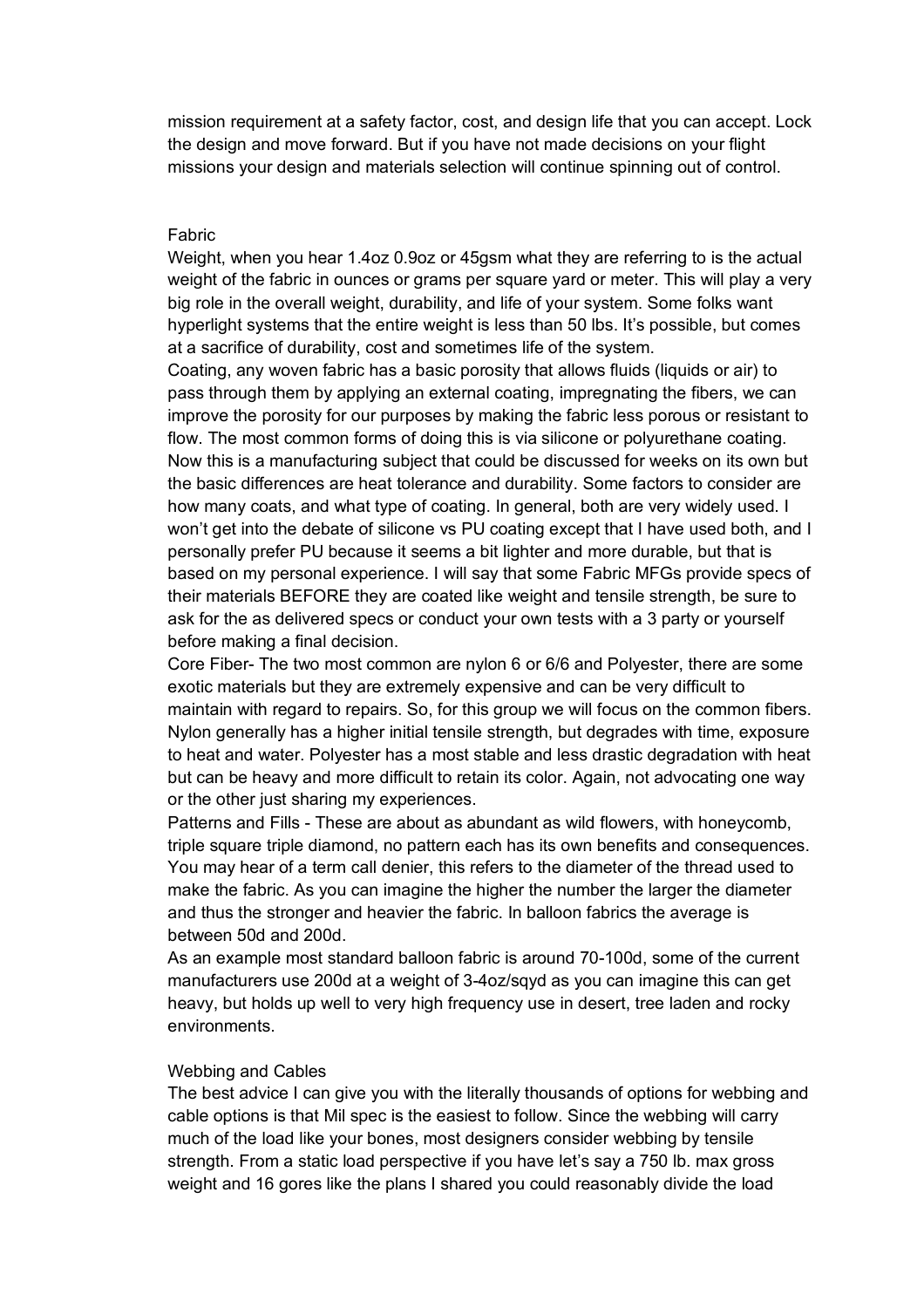amongst the 16 cables. Thus, a load that would probably not exceed 47lbs at any point from the crown plate to the lower cable eye. The problem is dynamic loads. So typically, you will want a higher safety factor. Can you choose 50 lb. tensile strength well yes, but should you, not if you are taking into account risk and redundancy. The plans and materials we selected all had minimum break strength of 500lbs, this was to account for a safety factor of 5 which is an industry standard in any lifting component over the working load limit (WLL) plus any dynamic loading like drop lines, tethering or in worst cases loss of some load bearing legs due to collision or failure. In the plans I shared using the materials I specified, a person could lose 75% of the cables or load tape connections and still survive as long as 2 attachment points were maintained. Do not get me wrong it's not something you want to test, but it's peace of mind that losing 1 load tape or cable is not catastrophic.

It also gave us the option to use lighter weight load tape. We chose a  $\frac{3}{4}$  in wide ribbon tape, which is approx. 0.1oz/yard this is very different from a ride balloon which typically uses 1in webbing or tubular webbing with 0.5oz/yd weight. Clearly the durability is a factor as well thus we took care in critical areas like the cable attachment points to protect the loops with a Nomex sleeve.

Another consideration in cables is the type and material, certainly you can use nonmetallic or metallic. We chose an SS aircraft grade ultra-flexible 7x19 cable that is 1/16" diameter. The reason we chose metallic was the inability to gimbal the burner. 7 by 19 means 7 groups of 19 strands of stainless-steel wire(see the photo of a cross section) it is a very common and industry standard for any tension-based cable in the aircraft industry and has a wide variety of termination options.

With regard to thread, we used type 69 nylon twisted and bonded. We chose white thread to go with the black load tapes so that inspections are easily done at mfg and on condition. Polyester is available as well, it's amenable to selecting your fabric thus treat your thread accordingly.

In relation to selecting hardware. We used all SS hardware to reduce the possibility of galvanic corrosion. This is important because air which almost always has humidity acts as an electrolyte between two dissimilar metals. One becomes an anode the other a cathode. The components can corrode over time just because the metals are different. We even chose the same grade of SS 304 vs 316 and a quick note if you choose to use SS as we did, you must choose tin plated copper sleeves rather than nickel plated. Specifically, because of corrosion resistance. You can also in some cases use aluminum hardware which is much lighter, however, be sure to check that you are purchasing hardware that has a load rating typically in WLL Lbs. or KN. As a reminder WLL is usually 5x less than actual break tension. Two very different things. If you are not sure, ask the supplier to provide the technical spec sheet and one of us here will gladly help you sort out whether the component is appropriate for your application.

Some folks choose Kevlar based load cables or even no-load tapes, to save weight. Again, these are all possibilities that you must decide based on your mission and system criteria. There are perfectly safe combinations which use this technology, however the mission profile and design of the plans I shared favored the materials I specified.

With regard to Nomex, Kevlar, aramid-based fabrics. With most "hoppers' or personal LTA aircraft, burning the mouth and or first panel is a concern a bit more than larger balloons because a, the diameter is smaller, b the proportion of damage